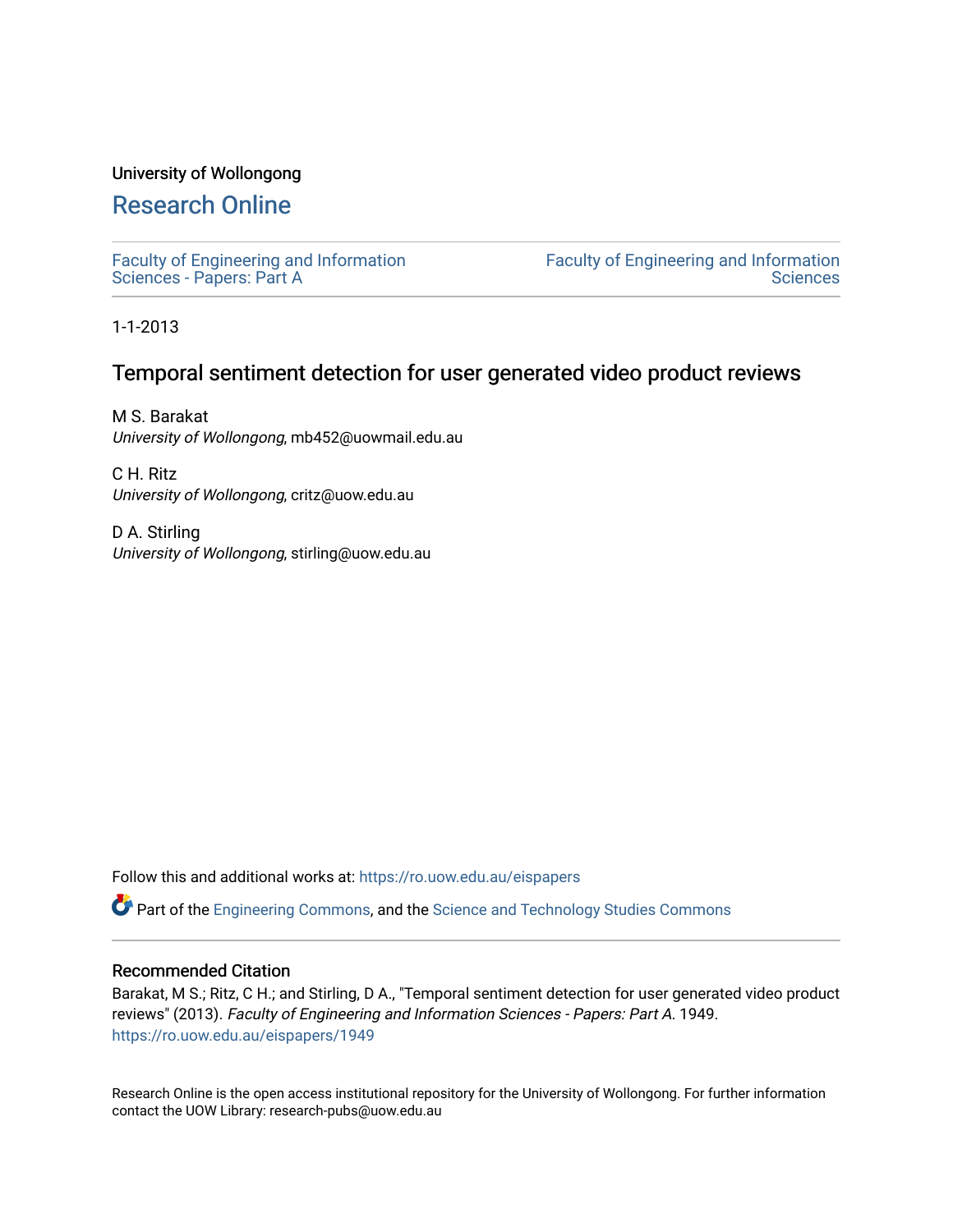# Temporal sentiment detection for user generated video product reviews

# **Abstract**

User generated video product reviews in social media is gaining popularity every day due to its creditability and the broad evaluation context provided by it. Extracting sentiment automatically from such videos will help the consumers making decisions and producers improving their products. This paper investigates the feasibility of sentiment detection temporally from those videos by analyzing the transcription generated by a speech recognition system which was not investigated before. Another two main contribution for this paper is introducing a solution to the problem of fixed threshold estimation for the Naive Bayesian classifier output probabilities and irrelative text filtering for improving the sentiment classifcation. Various experiments indicated the proposed system can achieve an F-score of 0.66 which is promising knowing that the sentiment classifier offers an F-score of 0.78 provided that the input text is error free.

# Keywords

temporal, user, product, detection, reviews, generated, sentiment, video

## **Disciplines**

Engineering | Science and Technology Studies

## Publication Details

M. S. Barakat, C. H. Ritz & D. A. Stirling, "Temporal sentiment detection for user generated video product reviews," in 13th International Symposium on Communications and Information Technologies: Communication and Information Technology for New Life Style Beyond the Cloud, ISCIT 2013, 2013, pp. 580-584.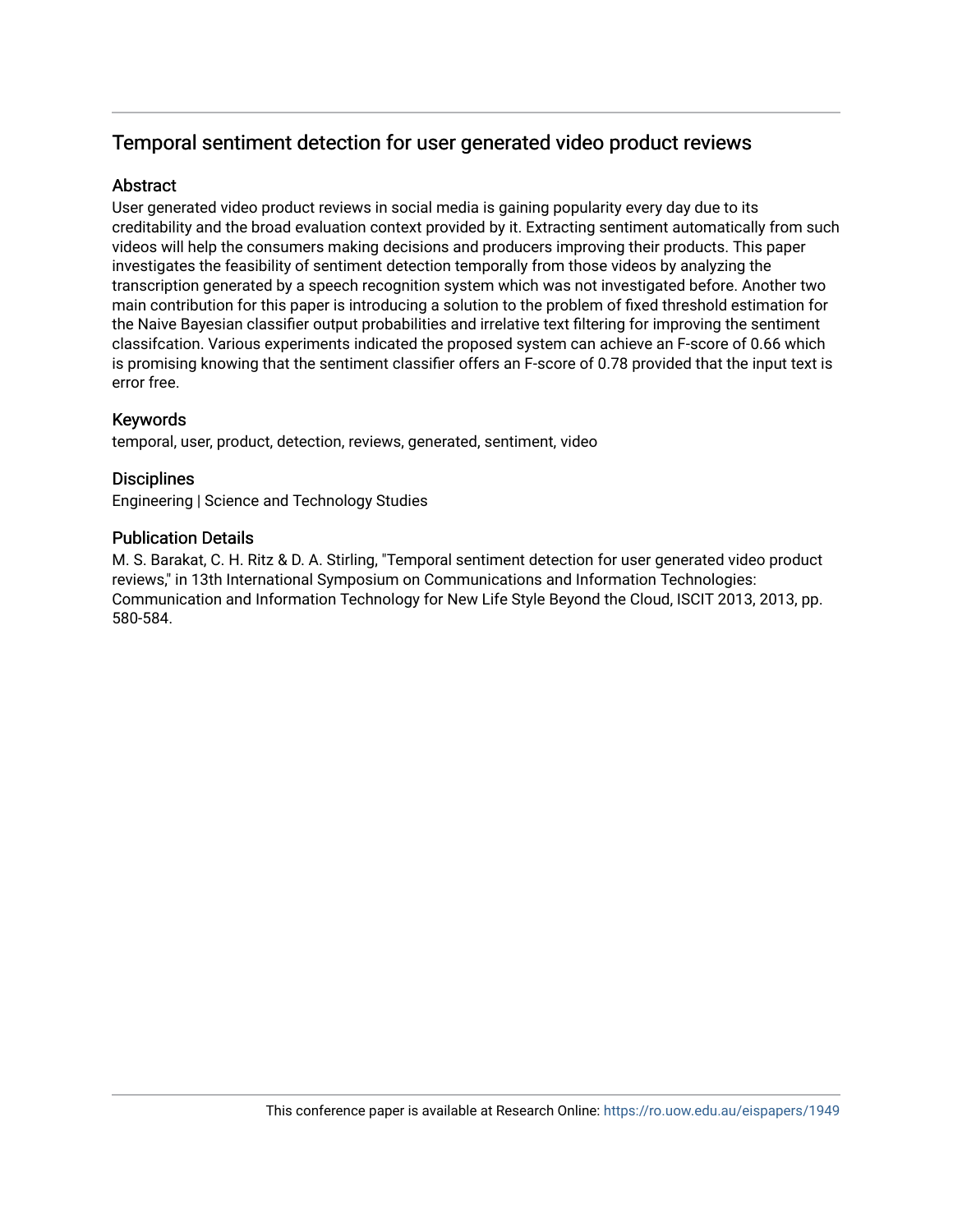# *temporal sentiment detection for user generated video product reviews*

M. S. Barakat, C. H. Ritz, D. A. Stirling

*ICT Research Institute / School of Electrical, Computer and Telecommunication Engineering, University of Wollongong, NSW, Australia. mb452@uowmail.edu.au critz@uow.edu.au stirling@uow.edu.au* 

*Abstract***—User generated video product reviews in social media gaining popularity every day due to its creditability and the broad evaluation context provided by it. Extracting sentiment automatically from such videos will help the consumers making decisions and producers improving their products. This paper investigates the feasibility of sentiment detection temporally from those videos by analyzing the transcription generated by a speech recognition system which was not investigated before. Another two main contribution for this paper is introducing a solution to the problem of fixed threshold estimation for the Naïve Bayesian classifier output probabilities and irrelative text filtering for improving the sentiment classification. Various experiments indicated the proposed system can achieve an F-score of 0.66 which is promising knowing that the sentiment classifier offers an F-score of 0.78 provided that the input text is error free.** 

 **Keywords— Users Video Blogs, Social Media, Automatic Speech Recognition (ASR), Sentiment Classification.** 

#### I. INTRODUCTION

Social networks like YouTube, Facebook and Twitter that allow any person to generate and share opinions, and discuss and comment on certain issues or topics, have become one of the most popular platforms in the web world [1]. Recent studies declared that YouTube has become the most popular website [2]. This popularity and the freedom of uploading information and opinions about any topic including products made social media a very powerful marketing tool that is being actively used by governments, major organizations and producers [1, 3, 4].

 Many studies reported that prior to buying a product, consumers tend to spend more time searching the internet for reviews than with the retailers directly [4, 5]. Well known companies have started collecting and analysing the huge database of opinions available on social networks to improve their products [6]. Hence, there is a real need for automatic sentiment analysis by organizations and individuals [1, 3, 6, 7].

While sentiment analysis has become a very active research area in textual blogs and reviews [1, 3, 6-8], less research has been done into sentiment analysis of video blogs [9-11], which are videos recorded and published by ordinary users expressing their feelings and opinions about products, events and many other issues [9, 12]. Video blogs have recently become the most popular types of blog or reviews [2, 9] when compared to

text-based reviews. One reason is increased perceived credibility due to the visibility of the source of the review (i.e. the blogger), especially if they appear as an ordinary unbiased end-user [4, 5]. Secondly, a study appraised that video product reviews, provide broader context to the evaluation that goes beyond the basic description, functionality and cost by providing a real demonstration [10]. User blogs are also attractive to companies, as they can quickly gain feedback on their products.

Hence, this paper focuses on temporal sentiment analysis of the spoken content of video product reviews to determine at which points in time the blogger is speaking positively or negatively. The limited previous work on product review videos focuses on classifying the whole video clips like in [11] while to the authors knowledge extent there was no previous investigation on the temporal classification. Temporal analysis is important as it can be used for efficiently searching for positive and negative specific opinions and aspects without watching the entire video. This will help the producer gaining not only an overall feedback about the products but knowing which parts and features in the products the reviewers liked or hated. Further, text-based user comments on the video are not linked to specific time-points and are often out of context, being about the video itself, such as production or quality, rather than the main topic (in this case the product) which will make them not very useful [2].

Focusing on product reviews, the proposed approach is based on analysing the video text transcription produced from an automatic speech recognition system using a text-based sentiment classifier. Included is an investigation into the effect of the speech recognition error on the sentiment detection accuracy as well as post-processing methods applied to the outputs of the sentiment classifier to improve the performance. Another important contribution in this paper is the clustering of sentiment probabilities, to solve the problem of choosing thresholds indicating positive, negative or neutral sentiment. This paper also suggests a text-filtering stage, to remove sentences that are irrelevant to the product and shows that this significantly improves the sentiment detection results.

Section II of this paper will give a summary of the related work. Section II will provide a description of the proposed idea and system. Section IV describes a set of experiments and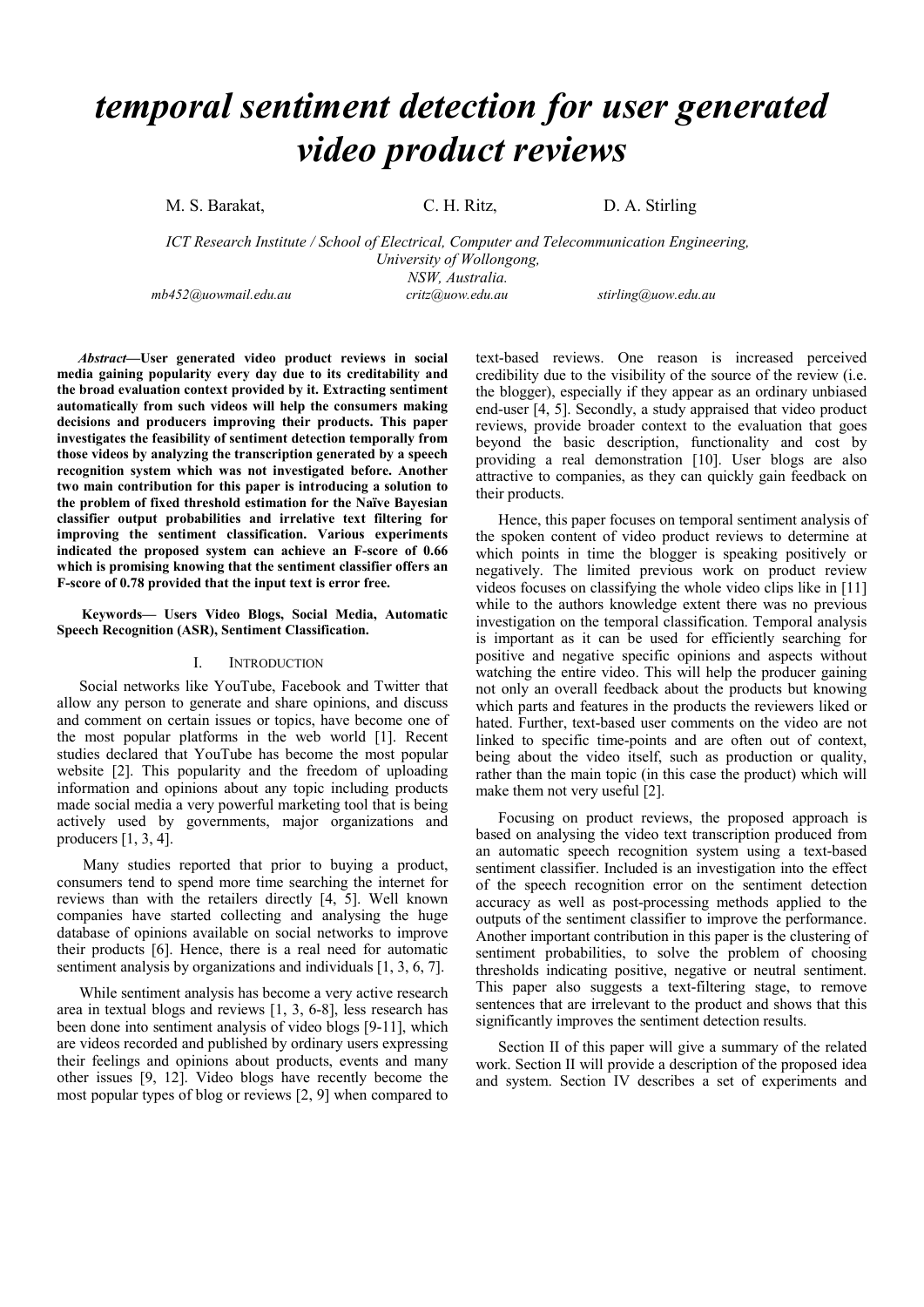

Fig. 1: The proposed temporal sentiment classification system

results evaluating the system, while Section V provides conclusions.

#### II. RELATED WORK IN SENTIMENT ANALYSIS

Sentiment analysis or opinion mining is the computational study of people's opinions toward entities and their attributes [7]. The two main approaches to sentiment analysis are lexical or dictionary approaches and machine learning approaches [3, 6-8].

The lexical approach uses linguistic rules and predefined opinion word lists or dictionaries to classify text sentiment [7, 8]. Research has focused in ways of automatically generating and expanding these dictionaries and word lists [7, 8, 13, 14]. A known problem is word context, for example, the word "unpredictable" might indicate a negative opinion when it is used to describe a car and a positive one when describing a movie plot [7]. Further, the language in blogs usually informal and colloquial, which makes the use of lexicon based approaches very difficult [2, 3], requiring complicated natural language processing [7].

To overcome these limitations, building and training machine learning models with training text examples [3, 7, 8] has been proposed. The Naïve Bayesian classifier and support vector machine (SVM) are the most common approaches [7, 8], with the former approach providing the best results in many cases [8, 15, 16] and outperforming a lexical approach, even after applying more sophisticated language models [8]. A drawback of machine learning approaches is the need for large amounts of training data, but this is becoming more available now, especially in the form of product reviews[7, 17]. There were attempts to combine both approaches (lexical and machine learning), however the major improvement was reducing the amount of training data required for the classifier, even when using more complex language models [6, 8]. Hence,

the Naïve Bayesian classifier was chosen for the system proposed in this paper.

#### III. THE PROPOSED SYSTEM

As shown in Figure 1, the audio signal is extracted from the video and introduced to the automatic speech recognition system (ASR). The resulting text statements (sentences) are entered as an input to the sentiment classifier. The classifier outputs the probability of each statement being positive or negative. The final step is processing these probabilities to determine class's boundaries and produce a final decision.

The ASR system selected for this system is the YouTube Automatic Transcriber which uses the same ASR in the popular commercial system Google Voice [18]. A recent comparison showed that the YouTube transcriber offers superior performance to an alternative speech recognizer (Pocketsphinx [19, 20]) when analyzing the spoken content of YouTube videos in [21].

Applying ASR to analyze videos was not previously successful due to the high word error rate [22], especially when the speech is non-read (spontaneous) speech [23, 24], such as the spoken content of user generated videos. However, since not every word is very important in sentiment analysis, it is believed that the error rate effect will be minimal.

The sentiment Naïve Bayesian classifier depends on calculating the probability of a class given a set of features based on the Bayes theorem and can be expressed as:

$$
P(C|F) = \frac{P(F|C)P(C)}{P(F)}\tag{1}
$$

Where  $F = \{f1,..fn\}$  is the set of features (tokenized words of the input text) and  $C = \{positive, negative\}$  are the two classes [16, 25]. The Naïve Bayesian classifier used in this system [25] was trained using the Amazon product review database, using more than 40000 product reviews from 25 different domains [26]. This database was also used by[27-29].

The trained Naïve Bayesian classifier chosen [30] provides probability of the input text being either positive or negative. However, the sentiment can have three classes: positive; negative; and neutral. Hence, an additional post-processing step is needed to firmly decide which class the input text belongs to. Beside investigating the use of a threshold approach similar to [25], to determine the class, this paper proposes, investigates and compares the use of two clustering methods to cluster the probabilities to three clusters. Since the number of clusters is known, the two clustering techniques investigated here are the k-means and k-medoid algorithms [31, 32].

#### IV. EXPERIMENTS AND DISCUSSIONS

This section describes a set of experiments conducted to analyze properties of the video product reviews and examine the performance of the proposed system with different suggested post-processing algorithms.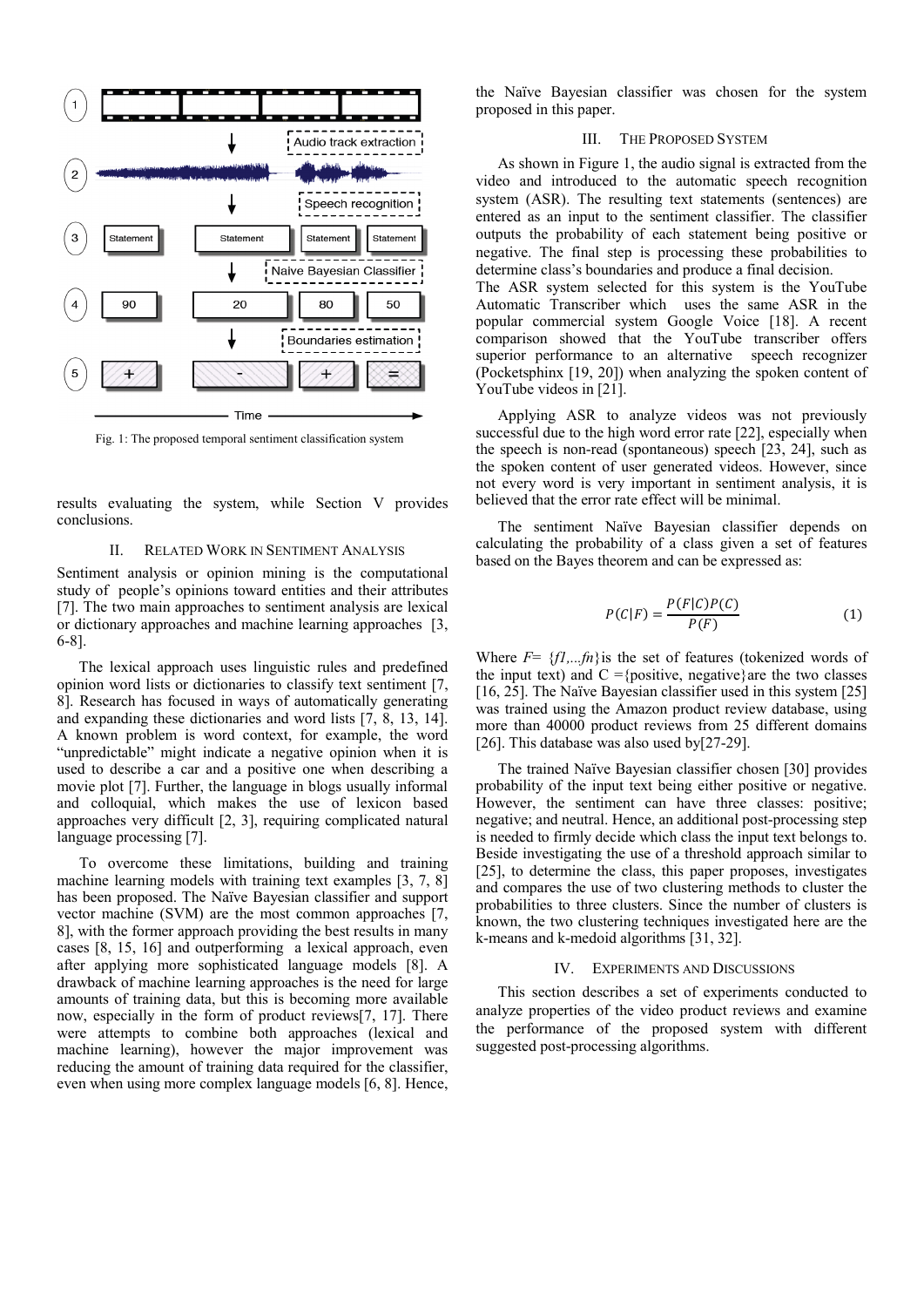

Fig. 2. The macro F-score of the sentiment classification system for different range of the neutral class with 0.05 confidence error bars.

#### *A. Test Data*

A set of 50 English review video clips about 5 different products (10 videos per product) from 5 different domains was downloaded from YouTube in November 2012. The test set was prepared manually since to the authors extent of knowledge there is a lack of relevant test corpuses for user video blogs [3, 10]. The collected videos were published by reviewers from different genders, countries and ethnicities. The total duration of the videos was 61.2 minutes with an average of 1.224 minutes per video. The five products are: "Ipad mini" (computer); "Norton antivirus" (software); "Galaxy S3" (phone); Coriolanus (movie); and Nivea (beauty cream). Also included were the recent user comments associated with each video. The video text transcription used for the sentiment classification system of Section III was generated using the YouTube video transcriber.

The video database contains 7765 words constituting 522 statements (sentences). The word error rate of the YouTube transcriber was manually calculated to be 25.2%, which is considered high compared with the latest NIST evaluation [24]. Also, the accuracy of the subtitle displaying time was 100% which means that any correctly detected sentiment will always be associated to the correct time in the video. The sentiment of each sentence was manually labeled by an expert human listener as ground truth (as in [1, 2, 6, 25]) on the basis that statements containing positive or negative opinion words or phrases about the target product are labeled as positive or negative, respectively. Statements of facts about the product or containing opinions about another product (in the case of product comparisons) were labeled as neutral. This produced 163 positive, 101 negative and 258 neutral statements, respectively which is the real size of the test data since the target is classifying the statements not the videos. Since no previous system is known to solve the same problem the system will be compared with the result of the sentiment

classifier when the input is manually entered and error free as ground truth.

#### *B. Propeirties of User Generated Video Reviews*

After analyzing the downloaded videos it was found that they have the same properties found in [10], providing broad context for deeper understanding of the product. It was found that in 96% of the videos, a detailed evaluative description with visual demonstration of the product was provided. This visual demonstration makes the camera most of the time is focusing on the product not in the reviewers face. This has the effect of distracting the sentiment detection by emotion like the one used in [11] because of the lack of facial expressions. Also, in 94% of the videos another product from the same domain was mentioned or compared with the target product, which makes them more attractive and understandable. From 1291 text comments, only 243 comments (18.82%) were related to the product and the remaining were unrelated, being about the presentation quality or the author of the video. In addition, 8% of these videos contained no comments. Because of the previous problems with comments and despite that they are written manually and do not suffer from recognition error, it has been decided to analyze the video transcription produced by an ASR. As mentioned earlier the ASR used is the YouTube transcriber which did recognize 5805 word correctly from the 7765 of the test database which is 74.76% accuracy.

#### *C. Sentiment Classification Performance*

To evaluate the proposed system, the F-score of classifying the 522 sentences to the three classes was calculated since it is the common sentiment evaluation measure [16, 33-35]. Specifically, the macro-averaged F-score was chosen to give equal weight to the three classes despite population differences [33]. In this section the effect of applying a fixed threshold on the Naïve classifier output probabilities and the alternative of using clustering will be presented and compared. In addition the effect of using text filtering will also be investigated.

#### *1) Fixed Threshold*

The dashed curve in Figure 2 shows the macro F-score of the system for different values of the classification threshold (the solid curve will be explained later). The classification threshold here is half of the values range considered, as Neutral starting from the center (a probability of 0.5). This means that at point range (neutral class width) of 0.05, for example, only statements that receive positive and negative scores between 0.45 and 0.55 will be classified as neutral, with statements having positive scores above 0.55 considered positive and remaining probabilities indicating negative statements. It can be seen that when the neutral class width is zero (only sentences with probability of 0.5 considered neutral) the Fscore is 0.35. The F-score rises with increasing neutral class width until it reaches a maximum of 0.56 at a width of 0.1 (neutral range from 0.4 to 0.6), since more correct neutrals were in this range. The F-score then reduces gradually because more positive and negative statements begin to enter the neutral class range.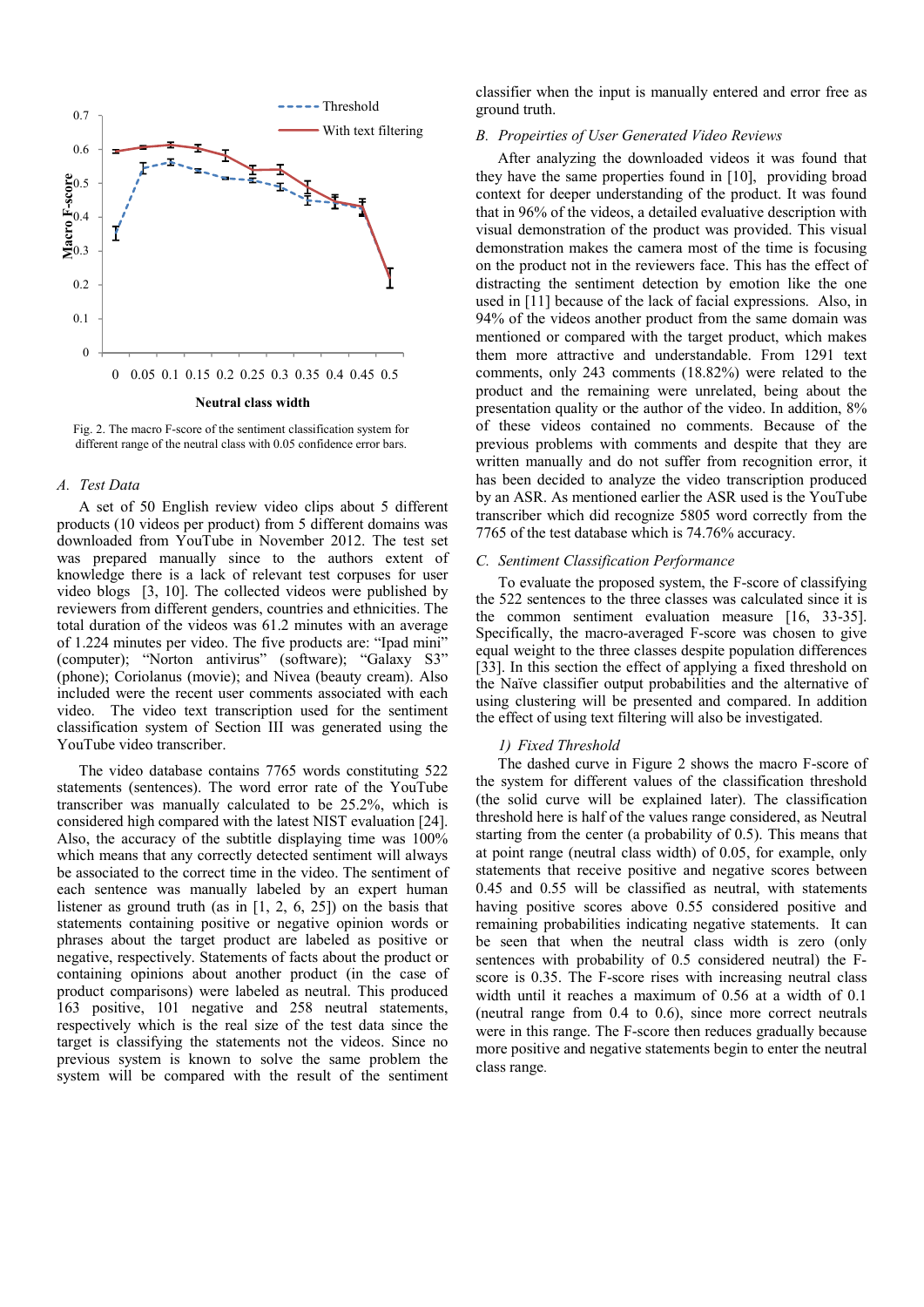

Fig. 3. Scatters of statements sentiment probabilities extracted from two different videos by two different bloggers

#### *2) Probabilities Clustering*

A static threshold for all videos was found to be unsuitable because different speakers and videos tend to use different vocabulary and opinion words that affect the Naïve classifier probabilities (some speakers use very firm emotive words (e.g. swearing) and others do not). Also speakers have different accents, which result in different word error rates for the speech recognition process. Figure 3 shows a scatter of the sentiment probabilities for each statement for two different videos for two different speakers. It can be seen from the dashed lines that the class borders (thresholds) should be different for the two videos to obtain higher accuracy. In video (b) the speaker was more firm, resulting in positive sentiment probabilities above 0.9 and the WER for this video was 29% while speaker (a) was not as firm and the speech WER was 37.1%.

To overcome these problems, this paper proposes clustering of the output probabilities from the Naïve classifier to adaptively choose the most appropriate cluster borders for each input video. This paper investigated the k-mean and k-medoid clustering algorithms [31, 32]. When k-means was applied instead of the fixed threshold the macro F-score was 0.6 while the k-medoid gave a macro F-score of 0.61. The k-medoid uses an actual data point as a cluster center rather than an average as in k-means. Both clustering methods produce similar F-scores that are significantly better than using the fixed threshold.

TABLE I. MACRO F-SCORES WHEN APPLYING THE ADJUSTED THRESHOLD, K-MEAN AND K-MEDOID CLUSTERING WITH AND WITHOUT TEXT FILTERING

| Method            | Threshold   k-means |      | k-medoid |
|-------------------|---------------------|------|----------|
| NO Text Filtering | 0.56                | 06   | 0.61     |
| Text Filtering    | 0 61                | 0.65 | 0.66     |

#### *3) Text Filtering*

As mentioned in earlier, it is very common in video reviews to find opinionated sentences about another product compared with the target one. The opinionated words in such sentences causes their Naïve Bayesian output probabilities to be biased to positive or negative while they should be neutral since they are about another product. So, it is proposed in this paper to filter the video text transcription first and introduce the sentences that contain the target product name or a pronoun ("it", "its", "it's" and "this") that is assumed to be referring to the target product to the Naïve classifier. The remaining sentences are then added to the neutral class. Results show an average improvement in F-score of the system with the suggested text filtering compared to no text filtering as can be seen in the solid curve of Figure 2.

 Table I summarizes the results by listing the system's macro F-score using the adjusted threshold, k-means and kmedoid clustering with and without applying the text filtering. It can be seen that text filtering improves the results for all three methods and that while the k-medoid is slightly better than the k-means, both clustering methods performed better than the adjusted threshold. The proposed system can achieve a macro F-score of 0.66. This is very promising knowing that the used Naïve classifier gives  $0.78$  macro F-score when correct manually written text (that has no recognition error) is used [30].

#### V. CONCLUSIONS AND FUTURE WORK

This paper investigated temporal sentiment detection for user generated video product reviews. The paper proposed a system that combines ASR and a Naïve Bayesian classifier and then processes the output probabilities to produce a final decision. It was found that clustering the Naïve classifier output probabilities results in F-scores significantly higher than using a fixed threshold. It was also found that assigning sentences that do not contain the target product name or a relevant pronoun to the neutral class significantly improves the results. The system achieves an F-score of 0.66, which is very promising considering that the classifier gives an F-score of 0.78 when the input text from the ASR system is error free. From the presented results it is believed that analyzing automatically generated video text transcription for temporal sentiment detection is feasible and deserves future research. In the future, extracting emotion from the speech tone and its combination with the text sentiment classifier will be investigated.

#### ACKNOWLEDGMENT

This work is supported by the Smart Services CRC, Sydney, Australia.